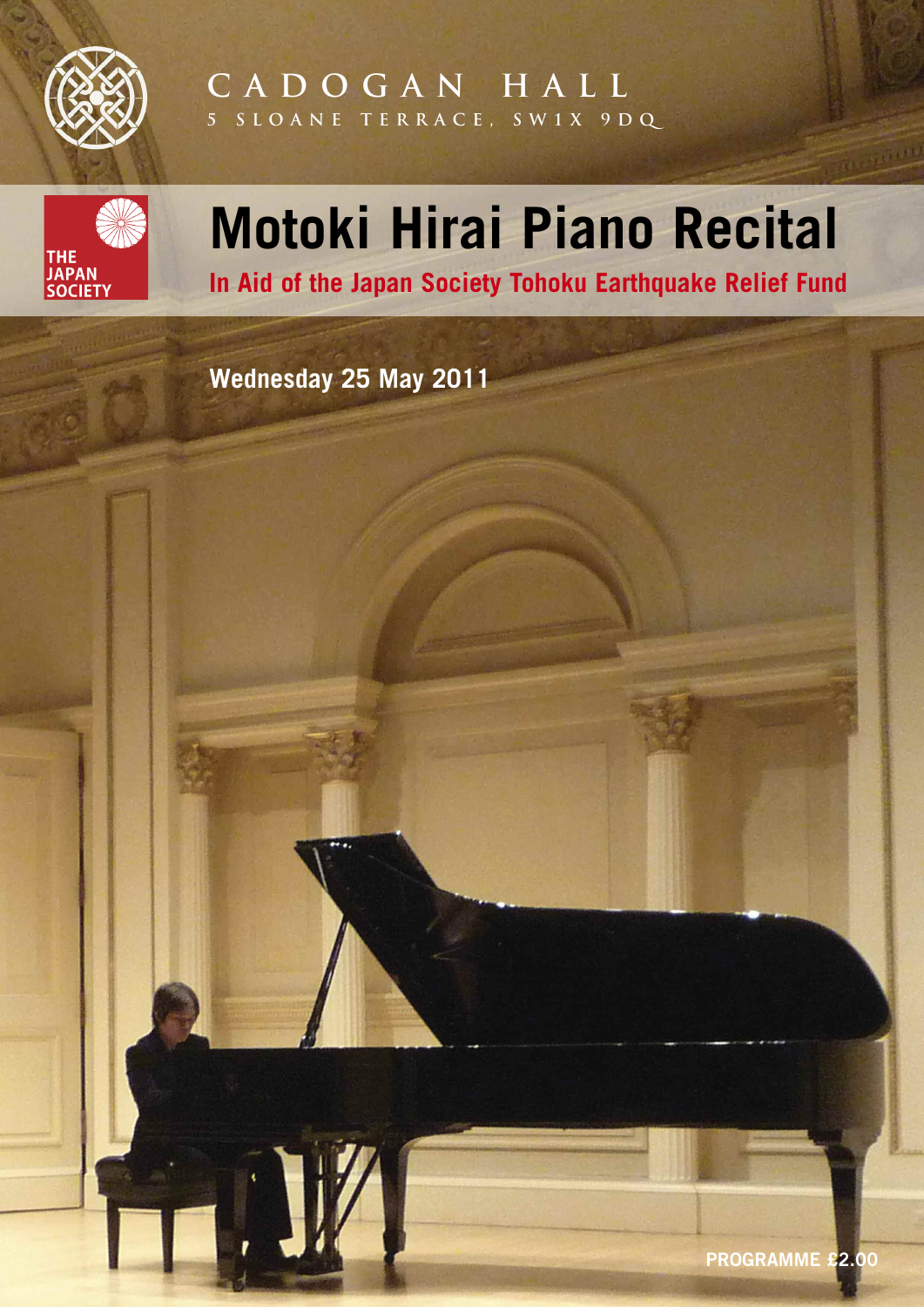# **PROGRAMME**

**J.S.Bach: French Suite No.2 in C minor, BWV813**

- I. Allemande
- II. Courante
- III. Sarabande
- IV. Air
- V. Menuet
- VI. Gigue
- **Schumann: Arabeske in C, Op.18**

### **Schumann: Sonata No.2 in G minor, Op.22**

- I. So rasch wie möglich
- II. Andantino. Getragen
- III. Scherzo. Sehr rasch und markiert
- IV. Rondo. Presto Etwas langsamer Prestissimo (Quasi Cadenza)

### *INTERVAL*

- **Motoki Hirai: Valse Pathétique (1993)**
- **Motoki Hirai: Three Recollections (UK première)** Recollection No.1 Recollection No.2 Recollection No.3
- **Motoki Hirai: Hommage à Chopin (1999)**
- **Chopin: Polonaise in C sharp minor, Op.26-1**
- **Chopin: Mazurka in A minor, Op.67-4**
- **Chopin: Lento con Gran Espressione, Op. posthumous (Nocturne in C sharp minor)**
- **Chopin: Scherzo No.3 in C sharp minor, Op.39**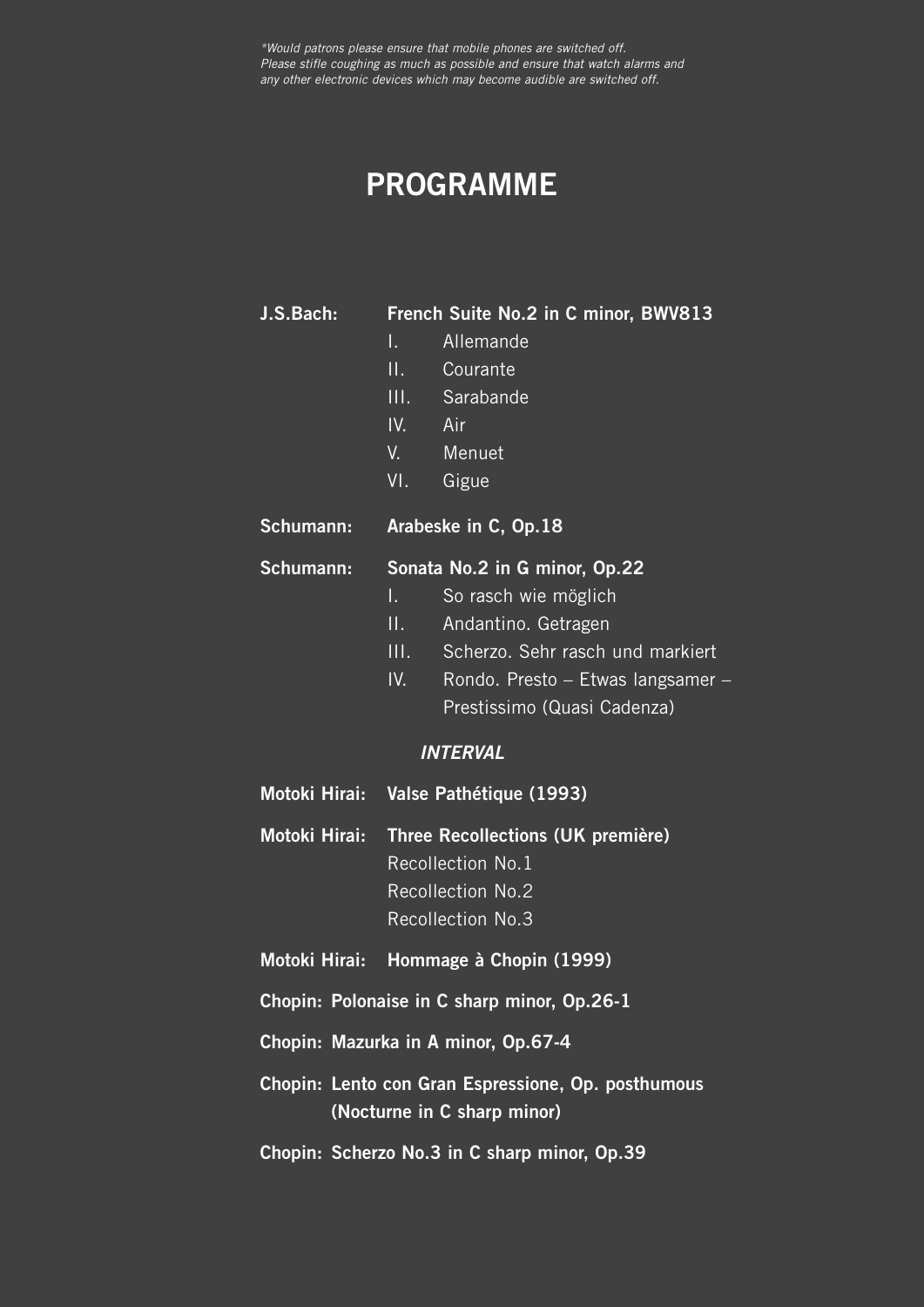# **Programme Notes**

# **J.S.Bach (1685-1750) French Suite No.2 in C minor, BWV813 (c.1722)**

- I. Allemande
- II. Courante
- III. Sarabande
- IV. Air
- V. Menuet
- VI. Gigue

The centenarian musicologist Nicolas Slonimsky once memorably described Johann Sebastian Bach as 'the great lawgiver of music', a profound observation which has more than the ring of truth to it. But Bach would not have so regarded himself: a teacher, perhaps, especially of his many surviving children (and of his second wife, Anna Magdalena), but above all he would have thought of his work as being that which provided the city of Leipzig with the music it needed for over a quarter of a century.

None the less, Bach was certainly aware of what he attempted, and succeeded, in doing, and the range of his achievement continues to astonish us today: from the '48' of 'The Well-Tempered Clavier' and the Goldberg Variations, at one level, to the 'Anna Magdalena Notebook' at another, and from the Passions of St Matthew and St John and the Mass in B minor, to the short secular arias of the 'Coffee' and 'Wedding' cantatas.

Yet Bach never remained a provincial composer, cut off from the latest developments: he was always interested in the latest music (especially from Italy, that of Antonio Vivaldi) and in the development of new instruments: of his generation, he was one of the first composers in German-speaking Europe to possess the new fortepiano, and as he was also an inveterate transcriber of his own and other composers' music for new instrumental combinations, he would have been fascinated by 'trying out' his earlier harpsichord or clavichord music on his new piano.

But Bach's music remains the same, no matter in what form, and on which instruments, we hear it. In his keyboard music, especially in the suites, which either predate or coincide with his move to Leipzig in 1723, it was the Italian influence in terms of structure which doubtless set off his creative imagination: the putting together of a work made up almost entirely of dance movements – in his case more subtly so, in terms of key relationships (despite all of the movements in a particular suite being in the same key) and in melodic cross-quotations, so that the results remain forever among the highest combinations of technique and feeling in the history of keyboard music.

Bach's keyboard suites may comprise dance movements, but they were not meant to be danced to: perhaps that is what gives this music such wonderful inner life, and its eternal fascination. We can experience that in those works of his which are called English or French suites. The titles were not given by Bach himself to these works, although he first published them as Suites pour le clavessin ('Suites for harpsichord', with a fashionable title in French).

If the 'French' title was first applied 12 years after his death by Friedrich Marpurg, it is useful in differentiating between them, and has for 250 years been universally applied. The C minor French Suite is one of the greatest of them all (in terms of style, it is perhaps more Italian than French, apart from in one or two instances, but no matter). It opens with a stately Allemande, always rather processional in character and here expressively florid. This is followed by a lively, flowing, Courante, in turn succeeded by a slow and dignified Sarabande, in this suite almost as a beautifully expressive song without words.

Before the final movement, Bach would insert differing dance movements – in this instance, an attractive Minuet, although he also used the Gavotte, Boureé or Polonaise from time to time – and the suites invariably ended with a lively Gigue. This one is certainly French in character, of a type called 'canarie' because its fast-moving 3/8 tempo style originated in the Canary Islands. It ends the suite in a brilliant manner.

*© 2011 Robert Matthew-Walker*

## **Robert Schumann (1810-56) Arabeske in C, Op.18 Sonata No.2 in G minor, Op.22**

- V. So rasch wie möglich
- VI. Andantino. Getragen
- VII. Scherzo. Sehr rasch und markiert
- VIII. Rondo. Presto Etwas langsamer Prestissimo (Quasi Cadenza)

There is no doubt that Schumann's love for Clara Wieck provided the inspiration for the greater part of his solo piano music, much of which dates from the years of their courtship in the late 1830s. His Arabeske was written in 1838, two years before their long-delayed marriage, and contains hints of a falling five-note figure that came to be associated in Schumann's mind with Clara (it had formed part of a theme of hers he had earlier borrowed as the subject of the variations movement in his F minor Piano Sonata). The Arabeske is in a rondo form, with a suitably florid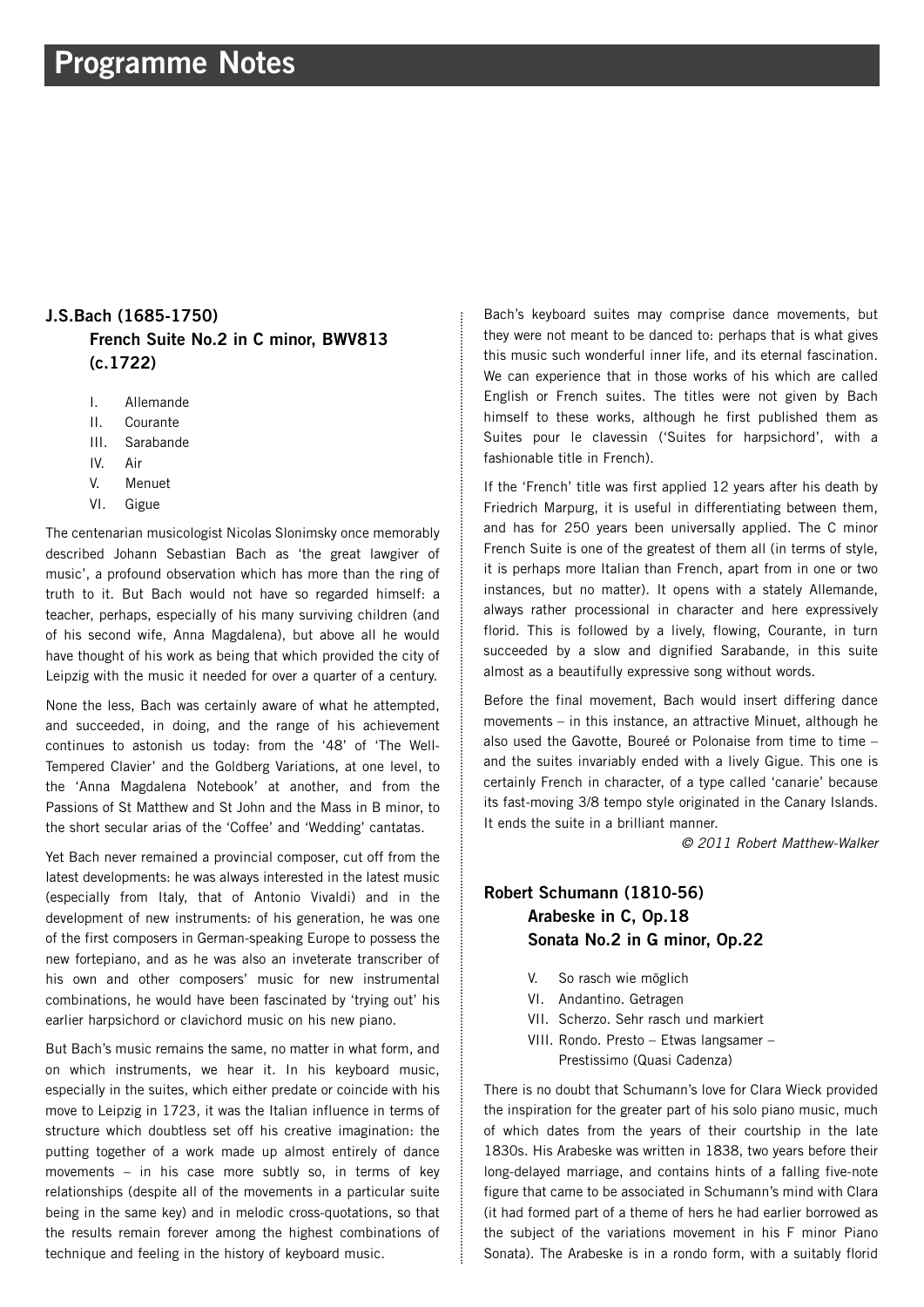# **Programme Notes**

theme in C major alternating with minor-key interludes and culminating in a coda in a slower tempo.

For all the Romantic poeticism that imbues the bulk of his piano music, Schumann maintained a yearning for Classical purity of form which led him to that most abstract of instrumental forms, the piano sonata. In the mid-1830s he wrote three such works almost concurrently. The G minor, which was eventually published as No. 2, goes back the earliest, to June 1830, when Schumann began the slow movement, basing it on his 1828 song to Kerner's poem 'Im Herbst' (In Autumn). Next, two summers later, came the first and third movements and, in October 1835, the finale. But it did not quite end there: Schumann was persuaded to rewrite the finale three years later at Clara's request – his then fiancée found the original 'much too difficult'. 'You are right about the last movement of the sonata,' Schumann wrote back. 'It displeases me to such a degree (with the exception of certain passionate moments) that I have discarded it altogether.'

For all the evident struggles with this work, it is the most successful of Schumann's three sonatas and the one in which he came closest to mastery of first-movement sonata form, here in a movement marked 'As fast as possible' and with its thematic material derived, as in so much of his music during his courtship, by the descending theme of Clara's that also appears in the Arabeske. The songful Andantino provides a lyrical interlude before the return to fast and furious music in the scherzo and finale, which, like the first movement, culminates in a race for the finishing line marked 'always faster and faster'.

*© 2011 Matthew Rye*

# **Motoki Hirai (1973-) Valse Pathétique (1993**)

I will be playing five of my own compositions this evening, with one common theme - which is 'hommage'.

The Japan Tohoku Earthquake and Tsunami that occurred on 11th March 2011 (which as a sad coincidence happened to be my birthday) took the lives of and left eternal scars on many of my friends and acquaintances, leaving a huge sense of loss within me. I would like to dedicate tonight's performance to the victims and those left behind to suffer.

'Valse Pathétique' was originally dedicated to my best friend, Masato David Yoshimatsu who died in the summer of 1993 at the tragically early age of 21.

On the day of his funeral I composed and improvised it at the piano during the ceremony at the church in Tokyo.

As its title suggests, this piece is a kind of Waltz with the third beat of the left hand missing, and through that, a sense of loss may be subtly felt.

*© 2011 Motoki Hirai*

### **Three Recollections (1991)**

The Japanese title of the piece is slightly different, with the exact translation being 'Prelude Reminiscence' which was in fact how I had originally named Recollection No.1. I later adjoined Recollections No.2 and No.3 with No.1 as a set of three pieces for the solo piano, renaming it 'Recollections'.

In hindsight, a large number of my works is based on what I call the 'Music Diary' which I kept as a teenager. In the Music Diary I kept my impressions, inspirations, feelings and at times illusionary images which I had or created from my everyday life and recorded as poetic fragments. Recollections No.1 and No.2 were both based on such fragments of composition from my Music Diary.

Recollection No.1 was used in the film 'The Emperor's Tram Girls' (2005) which, coincidentally, is a film depicting the tragedy surrounding the atomic bombs in Hiroshima in August 1945 at the very end of World War II.

Recollection No.2 had originally been named 'Dialogue' or 'Echo'. It was composed as an image of a dialogue taking place in the mythical world, where the left hand denotes the young man who pursues the goddess symbolized by the right hand.

Recollection No.3 had originally been named 'Prelude "Illusion"'. The ocean-like arpeggio by the left hand marks the tranquil start of the piece, which gradually gains momentum eventually leading to the dramatic climax.

In contrast to No.1 and No.2, Recollection No.3 was completed almost instantly in my mind, and naturally configurated itself into a single piece of music.

*© 2011 Motoki Hirai*

### **Hommage à Chopin for solo piano (1999)**

Since my childhood, I have had the greatest respect and affection for the music of Frédéric Chopin (1810-1849) alongside Bach, Mozart, Beethoven, Schubert and Schumann.

The core part of 'Hommage à Chopin' was composed while I was still a teenager; about ten years later in 1999, I added the Introduction and Coda to complete the work, commemorating the 150th anniversary of Chopin's death.

Thereafter, to celebrate Chopin's bicentennial in 2010, I took great pleasure in paying tribute to his genius through the publication of the sheet music of 'Hommage à Chopin' for both solo and piano duet versions. (The piano duet version was arranged in 2008 and revised two years later for the publication.)

The composition is structured in traditional ABA form with an Introduction and Coda. At the end of the piece, a reflection of the theme appears reminiscently, incorporated with a short Cadenza.

There are in fact no direct references to any of Chopin's compositions in the piece at all, but I am hoping to convey aspects of the spirit of his music together with an impression of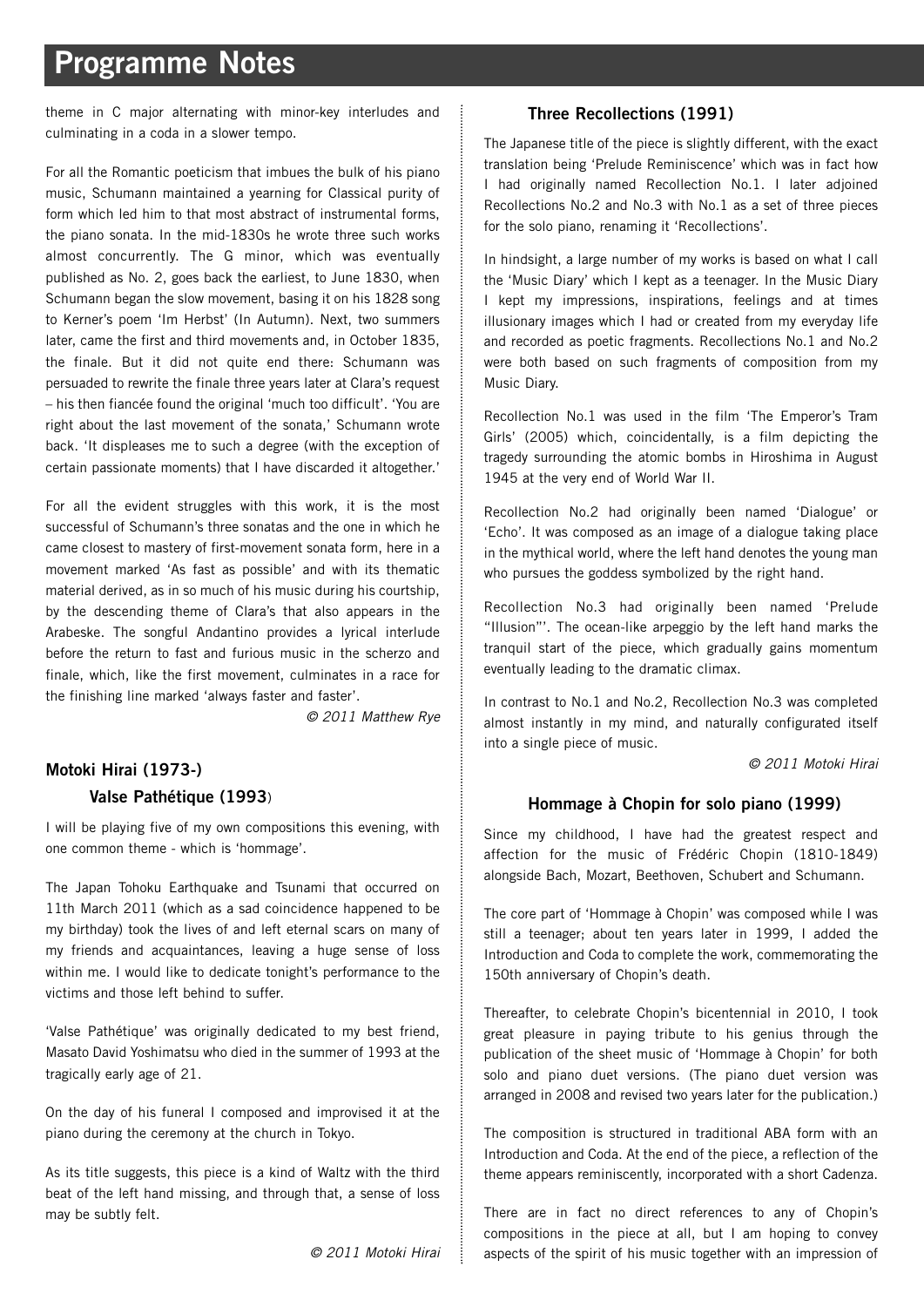the elegant and liberal atmosphere of the era in which he lived. I hope that by performing this piece, the pianist will be reminded to 'make the piano sing', transcending the confines of the instrument, as Chopin was greatly influenced by singers and operatic works.

*© 2011 Motoki Hirai*

#### **Frédéric Chopin (1810-1849)**

When, at the age of 18, Chopin left Warsaw and first visited Vienna, settling in Paris two years later, the impact of those European musical capitals upon him must have been considerable. Although, by then, Chopin had composed around twenty works, they were written, as it were, in isolation, for he had barely encountered the music of Mozart or Beethoven at that time, although (unusually for the period) he had studied several of Bach's keyboard works, which were then by no means as familiar as they became in the19th-century. In Chopin's famous set of 24 Preludes, the influence of Bach may be more readily discerned, but his first contact with the teeming musical world of the Vienna of the lately-deceased Beethoven and Schubert and the Paris of Rossini's *William Tell* (premiered there in 1829) and that opera's immediate influence upon Berlioz's *Symphonie fantastique* (1830), were revelations for Chopin. He could hardly remain aloof from such influences, yet – confining himself to his own instrument, the pianoforte, on which he was one of the greatest exponents then living – he remained true to himself in terms of style and musical character.

The essence of Chopin's genius lies in his combination of tradition and newness. He was sympathetic to the early Romantic faction in music, then at the height of its flowering. Whilst being a Romantic in temperament and in other aspects of his art, Chopin never relied upon extra-musical explanations for his work. If his ideas more readily lent themselves to shorter forms it would be wrong to consider him only as a miniaturist. His mature Sonatas, *Ballades, Scherzos* and the *Fantasie* in F minor show his mastery of larger forms. Taking from the past and from the present those elements he needed, Chopin showed his work to be a continuation of aspects of the classical tradition, at the same time as undoubtedly embracing the expressive nature of the new Romanticism, through which he developed existing forms afresh, especially in his *Impromptus, Polonaises, Études (Studies)* and *Nocturnes.*

#### **Polonaise in C sharp minor, Op.26-1 (1834)**

The Polonaise is an old aristocratic dance from Poland, one of the forms that attracted Chopin from an early age – as we have noted, Bach himself had incorporated the dance in his keyboard suites. The C sharp minor in tonight's programme is the first of a pair that make up Chopin's Opus26, and is an intensely dramatic composition. Marked Allegro appassionato, it begins in declamatory fashion, a peremptory gesture, fully extended before a contrasting middle section, in the enharmonic equivalent of D flat major, Meno mosso, reveals the material in a different light, a calming influence that carries the music through to the end.

*© 2011 Robert Matthew-Walker*

### **Mazurka in A minor, Op.67-4 (1836)**

For many people, Chopin's Mazurkas, of which he composed no fewer than 63, lie at the heart of his output. The dance itself, like the Polonaise, is quintessentially Polish; it comes from a region in that country which embraces Warsaw – so it is likely that Chopin must have been familiar with the genre from boyhood. The dance is in three-four time, with the emphasis largely falling on the second or third beat. In this piece, Chopin understates the emotion, not wearing his heart as it were on his sleeve; here is a more intimate statement, perhaps, but marked Moderato animato – so the inner life of this delightful piece (which was not first published until after Chopin's death) reveals this truly great and original composer at his most immediately distinguishable.

*© 2011 Robert Matthew-Walker*

### **Lento con Gran Espressione, Op. posthumous (Nocturne in C sharp minor)**

The first works to be given the title of 'nocturne' were written by the Irish composer John Field (1782-1837), but in taking over the name, Chopin transformed the form and made it very much his own, bringing to it his particular melodic distinction and harmonic imagination. The Nocturne in C sharp minor (not to be confused with the piece in the same key from Op. 27) remained unpublished in his lifetime and appeared in 1857 as a Lento con gran espressione, though it has subsequently become one of the nocturnes in all but its official name. It was composed in 1830, at about the same time as the Op. 9 and Op. 15 sets of nocturnes, and fulfils all the expectations of the genre – pensive, atmospheric and dreamlike.

*© 2011 Matthew Rye*

### **Scherzo No.3 in C sharp minor, Op.39 (1839)**

It is to Beethoven that we owe the evolution of the Scherzo as a single movement in a large-scale work, yet in the (eventual) four works to which Chopin gave the title, it is to the Polish master that we should ascribe the development of the Scherzo into a single, self-contained composition. Chopin's first Scherzo, in B minor, was drafted in 1831-32, and tonight's Third Scherzo came in 1839, two years after No 2. In these works, we find some of Chopin's boldest music – not just in dramatic intensity, or of technical virtuosity, but in harmonic daring. This Scherzo is far away from the relatively brief Mazurka preceding it in tonight's programme, and must have seemed when it appeared as an astonishingly modern composition, with the juxtaposition of chordal writing and florid descending phrases – contrasted yet so fully worked out through the inherent organic unity of this, in its way, quite revolutionary work. The astounding demands Chopin makes on the pianist and the total fusion of expressive content place the four Scherzos among the very greatest of his works.

*© 2011 Robert Matthew-Walker*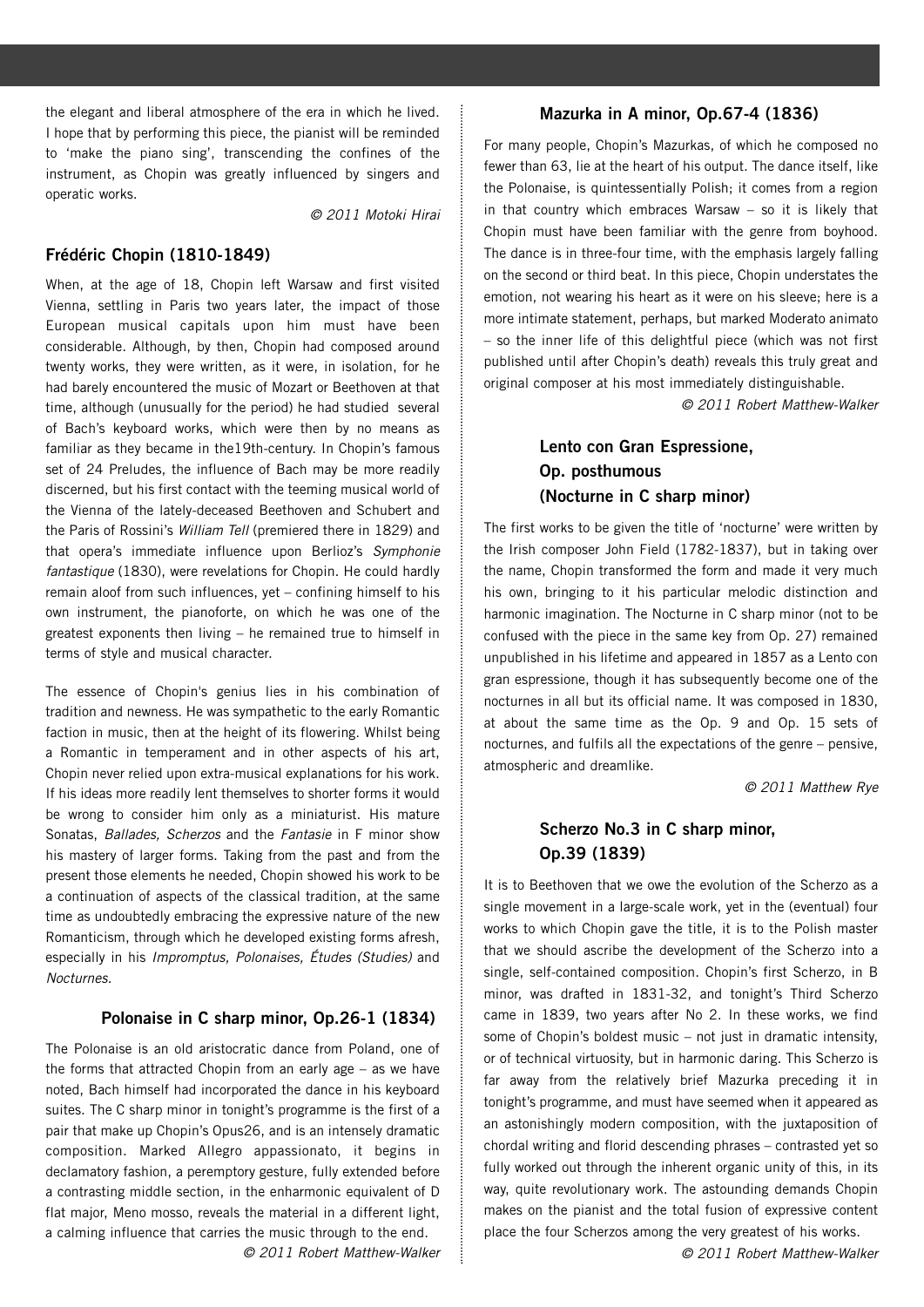# **Profile: Motoki Hirai – Pianist & Composer**



# **"a most brilliant and sensitive musical talent"** *THE GUARDIAN*

Widely acclaimed as one of the most imaginative and sensitive pianists of his generation, Motoki Hirai has appeared in the music capitals of the Far East, America and Europe, performing regularly in London's prestigious venues including the Wigmore Hall, St. John's, Smith Square and the South Bank Centre. In March 2011, Motoki gave a hugely successful sold-out recital in Carnegie Hall in New York. During recent seasons, Motoki has performed in Austria, Czech Republic, Denmark, England, France, Ireland, Italy, Lithuania, Romania, Spain, USA and his native Japan. Highlights of the 2011/2012 season and beyond include concerto performances with orchestras such as Czech Virtuosi, solo recitals in venues including Wigmore Hall, Cagodan Hall (London); Queen's Hall (Edinburgh) and Carnegie Hall (NY), as well as concert tours across Europe and Japan.

Whilst being a leading interpreter of the standard repertoire for piano solo, Motoki is equally at home with chamber music and lieder, shading an inspiring and personal light on music from all periods. Since 1991, Motoki has collaborated with artists including Michael Cox, Kalman Berkes, Barry Craft, John Pearce and his father, the celebrated cellist Takeichiro Hirai, whom Pablo Casals designated as his successor.

As a composer, Motoki has been commissioned to write new works for international artists in various fields which were performed and premièred in venues such as Wigmore Hall, South Bank Centre, Chelsea Flower Show, Chelsea Festival 2008, Dulwich Festival 2010 (London), St. George's (Bristol), Smetana Hall (Prague), Maison de la culture du Japon à Paris (Paris), Auditori Pau Casals (Barcelona), Carnegie Hall (NY), Tokyo Opera City and NHK Hall (Tokyo). His music has also been used in films such as 'Voice' (2004) and 'The Emperor's Tram Girls' (2005).

In 1994, he was the guest artist at the Piano Convention in Nagano, Japan, where he gave a recital with a programme exclusively of his own works. As part of 2005 EU-Japan Year of People-to-People Exchanges, Motoki gave a highly successful recital on Europe Day at St. John's, Smith Square in London, where he included the world première of his own composition 'Scenes from a Native Land', which was repeated in Tokyo the following year, supported by European Union. In celebration of Chopin's bicentennial in 2010, Motoki Hirai published his piano composition 'Hommage à Chopin' (both solo and duet versions), through the publisher 'Chopin Corp.' (Tokyo).

Born in Tokyo into a highly gifted musical family, Motoki studied piano and composition with his grandfather, the eminent composer Kozaburo Y. Hirai, and violin with his grandmother. Since his first professional appearance at the age of 13 playing his own piano works to great critical acclaim, he has been highly active in both performance and composition. After reading philosophy and aesthetics at Keio University in Tokyo, Motoki came to London in 1996 to study at the Royal Academy of Music, and later at the Guildhall School of Music and Drama, and City University. His teachers have included Frank Wibaut, Dominique Merlet, James Gibb, Patsy Toh and Joseph Seiger.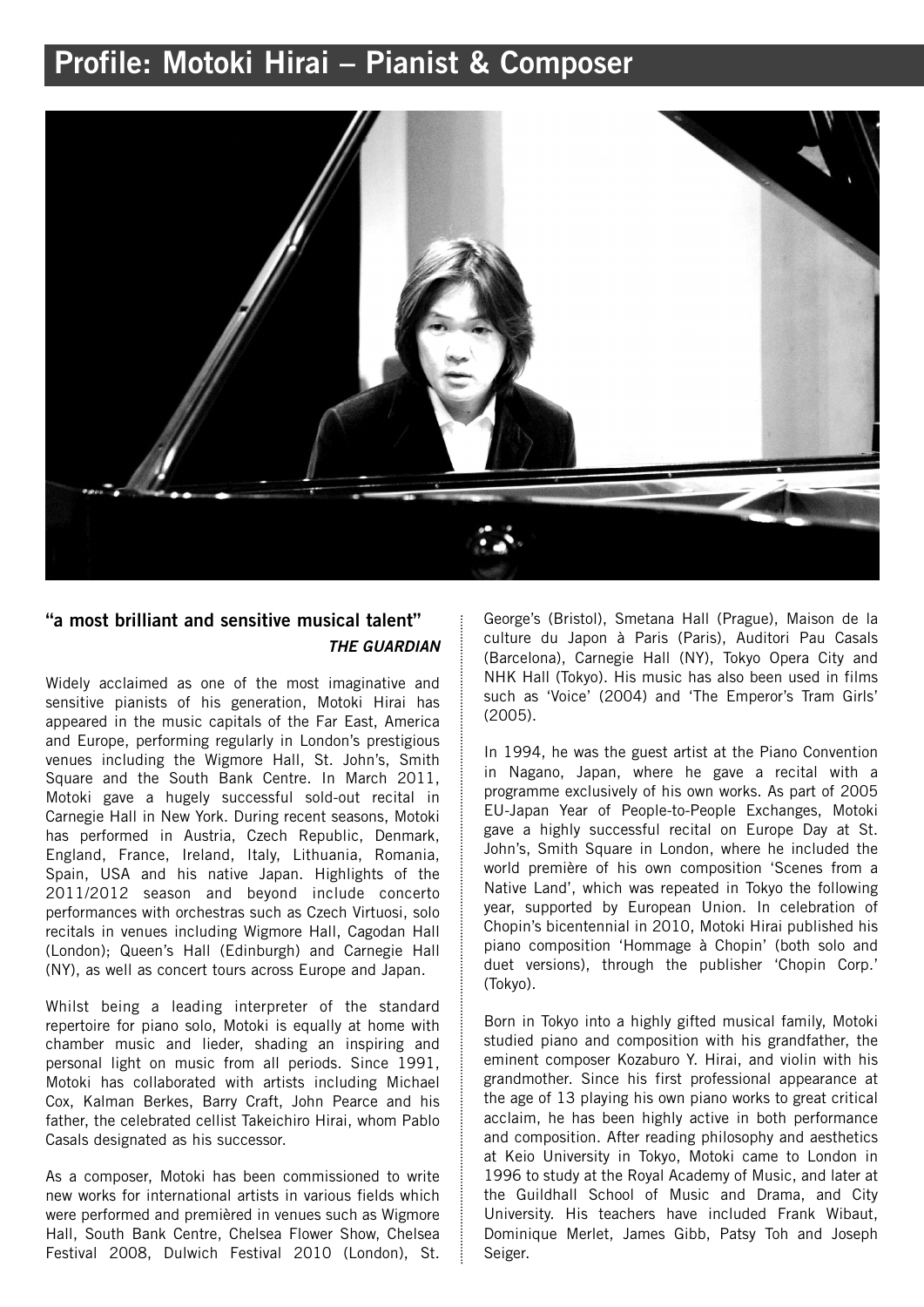Over the years, Motoki Hirai has performed for the promotion of world peace and for people in need worldwide in association with organizations such as the Red Cross, Motor Neurone Disease Association, UNICEF and UNESCO. In 2010 Motoki was invited to Lithuania to give a charity concert, commemorating Sempo (Chiune) Sugihara who saved the lives of 6000 Polish Jews during World War II.

As an artistic emissary of the Japanese government, Motoki has visited France, Spain, Portugal, Denmark, UK, Romania, Sri Lanka and Malaysia amongst others since 1994. He has been honoured with a number of awards, including the Sir Jack and Lady Lyons Performance Award.

He has also been involved in fascinating educational programmes to promote Japanese art and culture across the world, such as the "Picture Books – Storytelling, Images and Music" project (2007- ) as artistic director as well as composer.

Motoki has broadcast internationally on radio and television (Classic FM, BBC, ITV and NHK) and has made a number of recordings on CD. His most recent release is of works for solo piano 'Motoki Hirai Piano Works' (2006/2010), supported by Steinway & Sons, which has received much critical acclaim.

### **www.motoki-hirai.com**

### **REVIEWS**

**"Consistent musicality"**

**"Being a composer himself has endowed the performer [Motoki Hirai] a special insight into the works of others, enabling him to capture the essential character of each composition."**

*THE SUNDAY TIMES*

**"his musicianship is incomparable"**

**"He plays piano with such an extraordinary sensitivity of touch, such delicate variations of tone, such extremes of dynamic"**

*THE GUARDIAN*